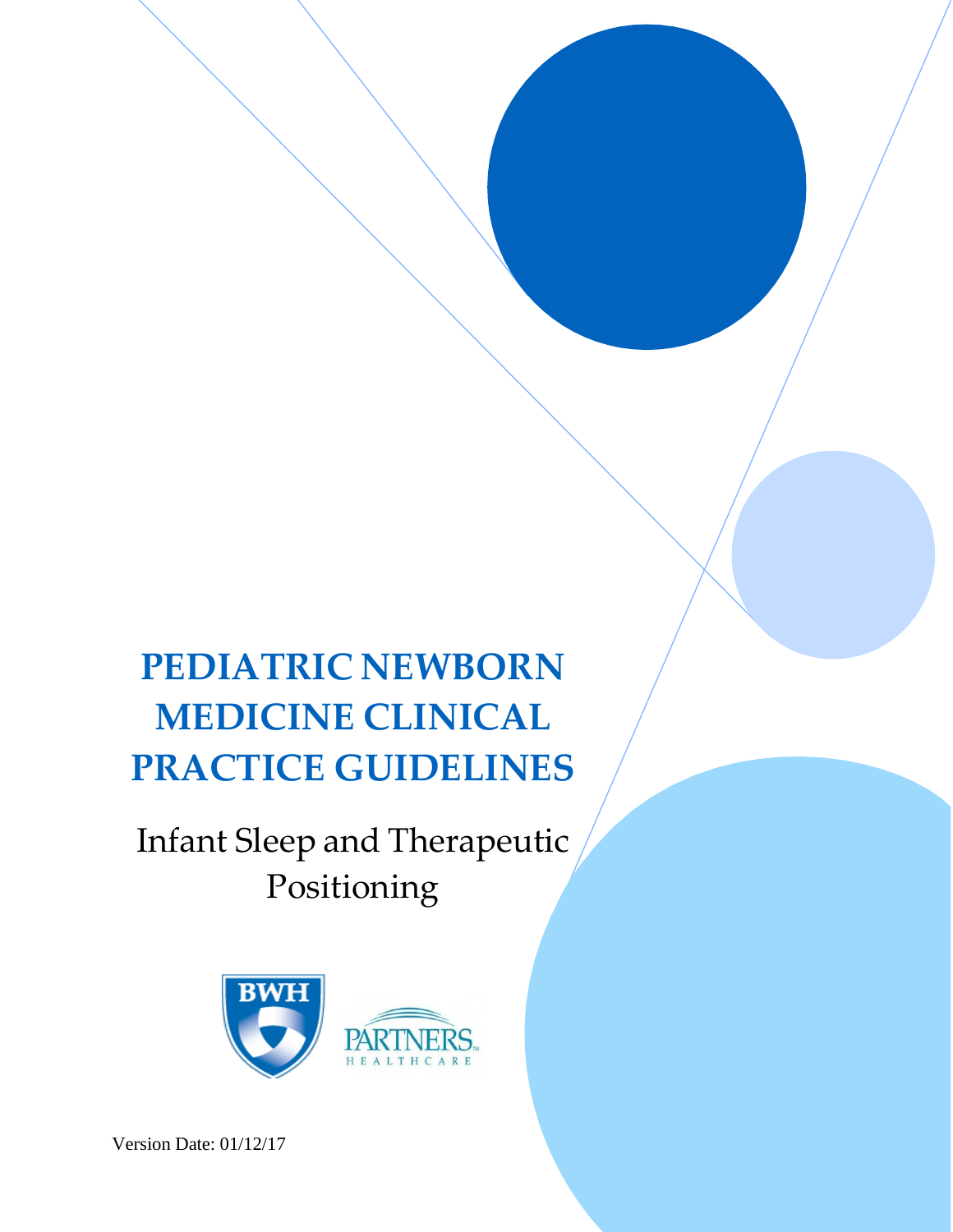Implementation Date: 03/03/15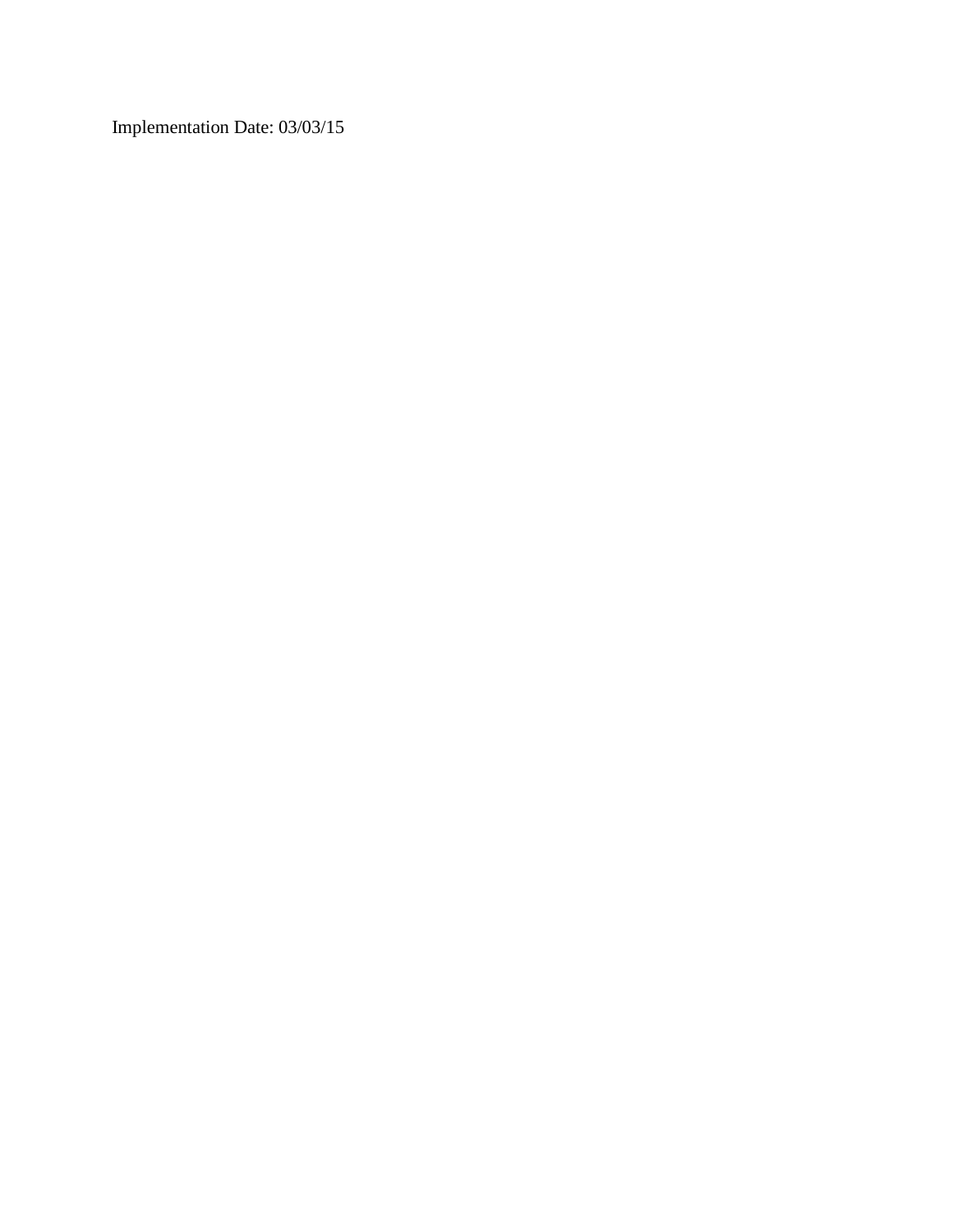

#### **Clinical Practice Guideline:** Safe Sleep and Therapeutic Positioning

#### **Points of emphasis/Primary changes in practice:**

**1.** In spite of information provided to families regarding safe sleep practices, infant caregivers have been shown to follow the sleep practices that are modeled by caregivers in the hospital, often resulting in unsafe infant sleep practices upon discharge home.

**2.** Not all infants may qualify for safe sleep practices. Therefore, this guideline proposes specific strategies focused on therapeutic positioning for infants until they are ready to transition to safe sleep positioning.

**3.** Parent and staff education regarding the differences in therapeutic positioning and safe sleep practices are important. This guideline addresses these differences and educational materials have been developed.

**Rationale for change:** To establish optimal sleep practices for hospitalized infants who are cared for in both the newborn intensive care unit (NICU) and the well baby nursery, and to model safe sleep behavior prior to infant discharge from the hospital based on the guidelines proposed by the American Academy of Pediatrics in 2016.

**Questions? Please contact:** Corinne Cyr Pryor (cpryor@partners.org) or Christina Meehan (cmeehan@partners.org).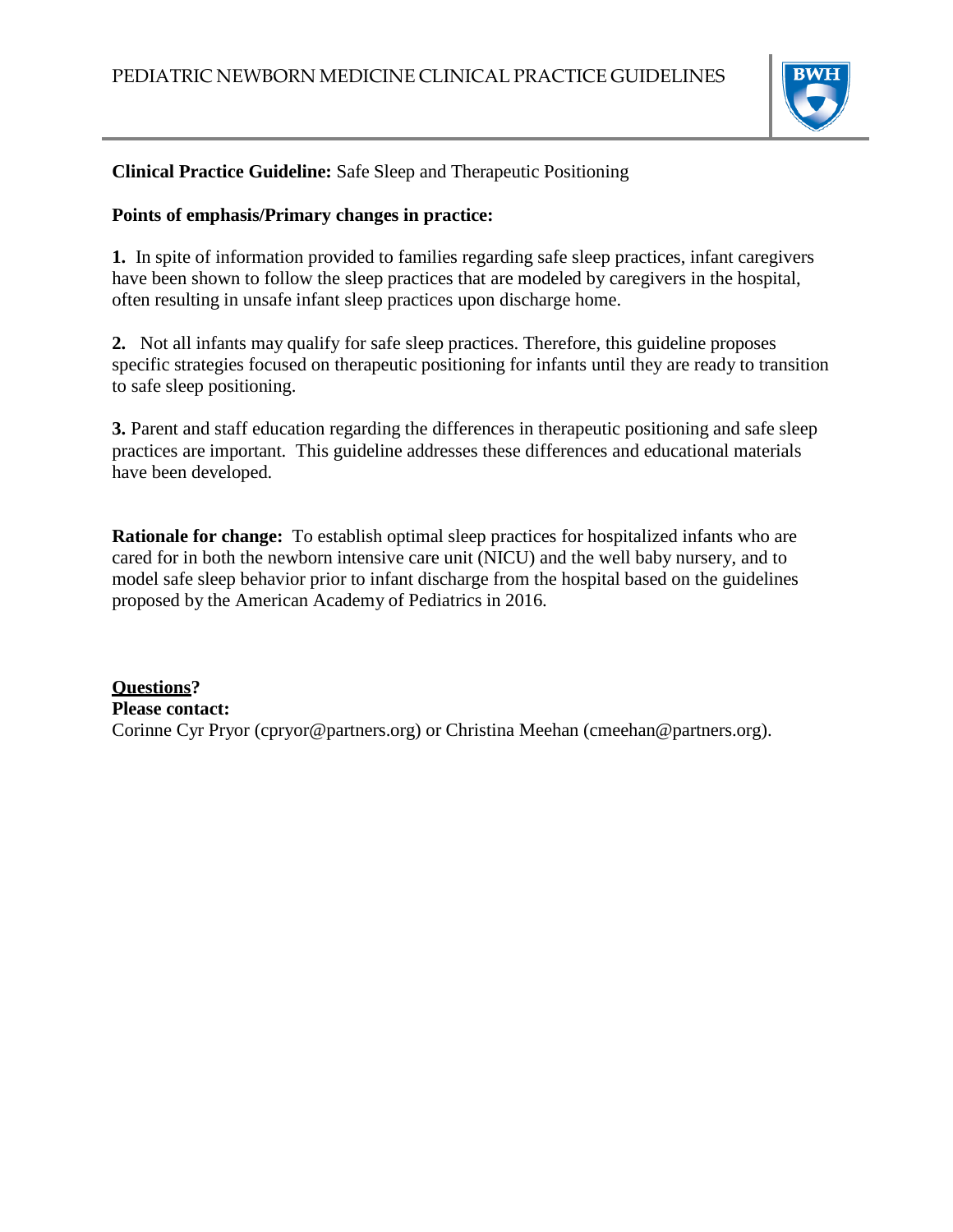

| <b>Clinical Guideline Name</b>                              | Infant Sleep and Therapeutic Positioning                                                                                                                     |
|-------------------------------------------------------------|--------------------------------------------------------------------------------------------------------------------------------------------------------------|
| <b>CWN Clinical Practice</b><br><b>Manual Policy Number</b> | <b>DPNMCPG S.1</b>                                                                                                                                           |
| <b>Implementation Date</b>                                  | March 3, 2015; revised January 12, 2017                                                                                                                      |
| Due for CPC Review                                          | January, 2018                                                                                                                                                |
| <b>Contact Person</b>                                       | <b>NICU Nurse Educator</b>                                                                                                                                   |
| <b>Approved By</b>                                          | Dept of Pediatric Newborn Medicine Clinical Practice Council 2/12/15<br><b>CWN SPP 2/11/15</b><br>SPP Steering $2/18/15$<br>Nurse Executive Board/CNO 3/9/15 |

#### **I. Purpose**

The purpose of these guidelines is to establish optimal sleep practices for hospitalized infants who are cared for in both the newborn intensive care unit (NICU) and the well baby nursery. These guidelines have been developed to ensure that infants receive care that is developmentally appropriate, while ensuring that therapeutic and safety concerns associated with infant sleep are met. In addition, these guidelines will ensure that modeling of safe sleep practices occurs prior to discharge for infant caregivers.

#### **II. Scope**

These guidelines apply to infants in both the NICU and well baby nursery. While the guidelines apply to all hospitalized infants, they are tailored to ensure that sleep positioning follows therapeutic positioning or safe sleep practices based on medical conditions, gestational age, and birth weight.

#### **III. Guidelines**

#### **A. Therapeutic Positioning**

- **1. Infant eligibility:**
	- Any infant  $\leq$  32 weeks 1500 grams
	- Any infant in the first 24 hours following birth
	- Infant's demonstrating respiratory distress symptoms such as: tachypnea, grunting, retracting, requiring oxygen therapy
	- Intubation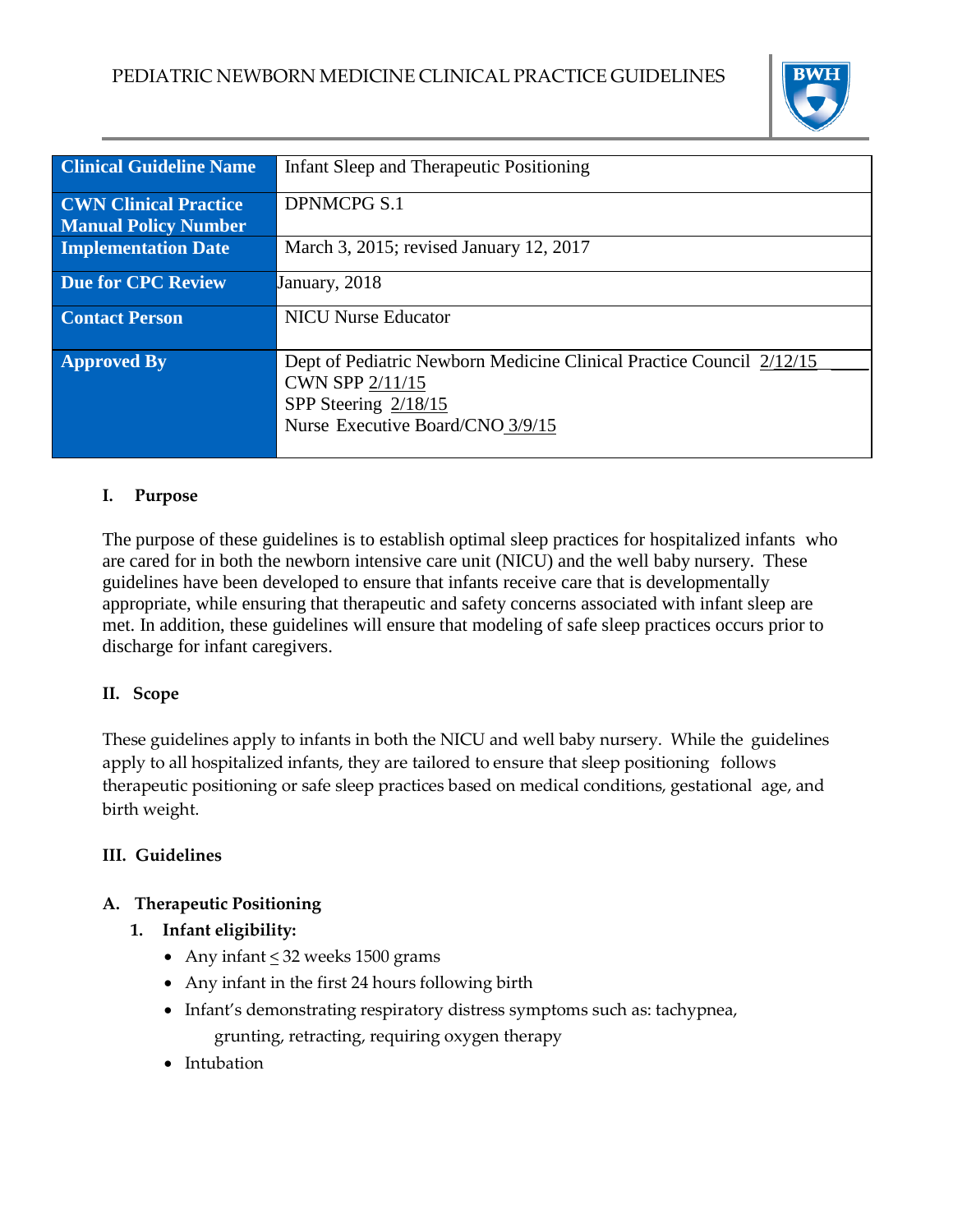

- CPAP
- Nasal cannula (except for planned home therapy) with flow ≤ 500 mL or minimum discharge flow
- Phototherapy
- Scalp IV or Central lines
- Neonatal Abstinence Syndrome (NAS) until captured and weaning successfully
- Medical condition that requires side-lying or prone position
- Neurological or neuromuscular disorders
- Birth defects (e.g. neural tube defects, hydrocephalus, Pierre-Robin Syndrome).
- Airway compromise

#### **2. Alternate options to positioning may include:**

- Prone or side-lying positioning
- Use of positioning aids
- Elevating the head of the bed
- Emphasis on midline head alignment with the use of positioning aids when in the supine position.
	- i. This may facilitate head shaping prior to positional rotation of head with supine safe sleep.

#### **B. Safe Sleep Practices**

#### **1. Infant eligibility:**

- Any infant > 32 weeks 1500 grams who does not meet any of the eligibility criteria for therapeutic positioning
- NAS infants who are captured with current treatment plan

#### **2. Approach to positioning:**

- All positioning aids should be removed from crib or isolette
- All toys/stuffed animals should be removed from crib or isolette
- All extra blankets should be removed from crib or isolette
- Head of infant bed should be flat
- Utilize sleep sacks for swaddling, no extra blankets in the bed
- In the absence of a sleep sack, one single newborn blanket may be used to swaddle the infant at the level of the shoulders and not covering any part of the face.
- Stable infants will not wear hats after the early postpartum period (i.e 24 hours after birth or after the first bath) while the infant is sleeping unless needed for thermoregulation per staff discretion.

**NOTE:** Infants who are being gavage fed may have the head of the bed elevated during the feeding when on a pump if this has been shown to improve feeding tolerance for this infant.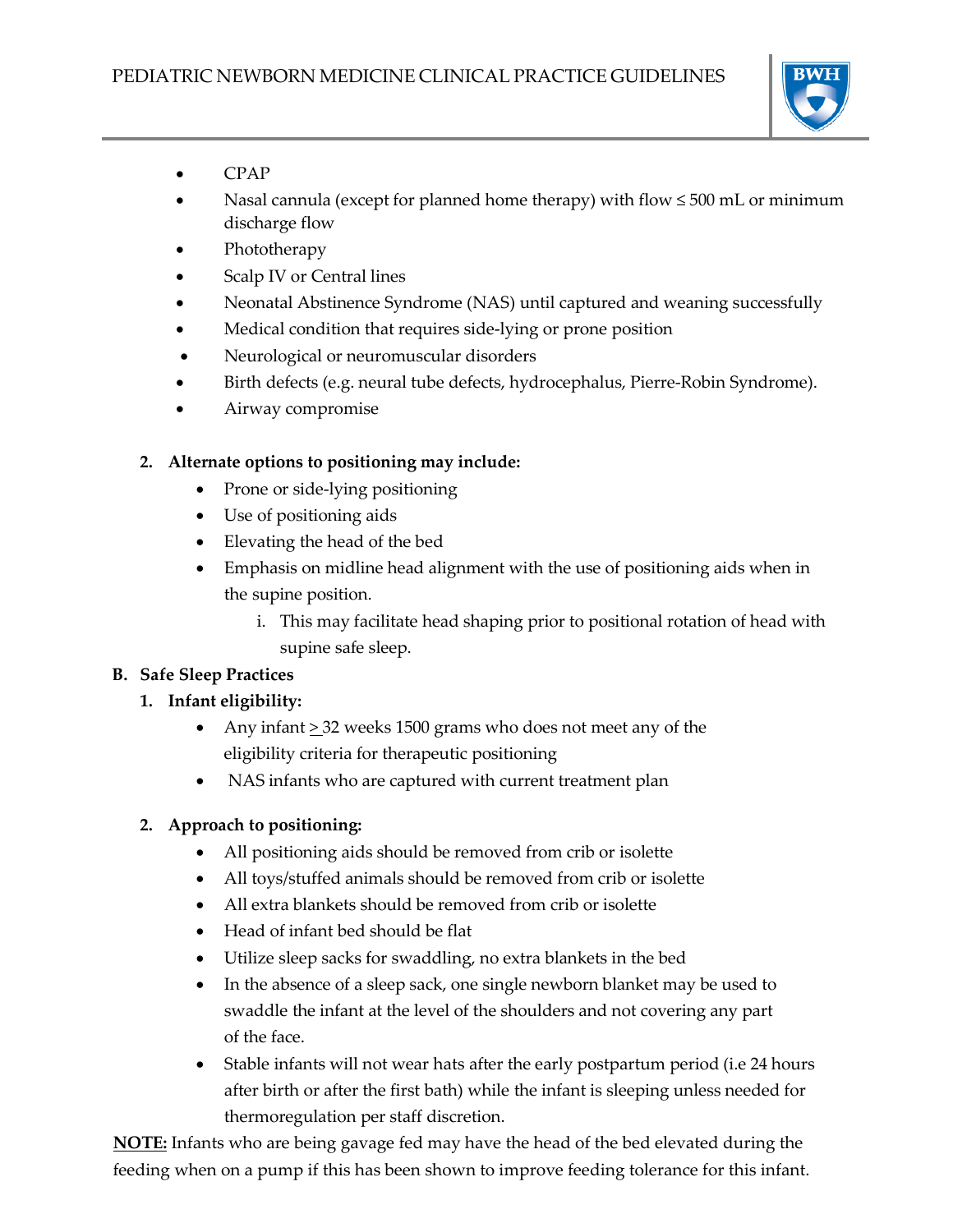

#### **C. Anticipatory Guidance**

- **1.** A specific discharge plan for each infant regarding sleep position will be developed and shared with parents in advance of discharge.
	- Parents will be encouraged to
		- o bring in long-sleeved pajamas to dress infant appropriately to stay warm
		- o not place a hat on the baby's head
		- o allow for supervised tummy time during parent visits and care times
		- o implement Safe Sleep Practices approximately 2 weeks prior to discharge, for infant's requiring home oxygen therapy
		- o hold infants regularly during gavage feedings and/or awake periods whenever possible

### **IV. Guiding principles for this Clinical Practice Guideline**

- All infants are placed in a supine position to sleep, unless medically indicated otherwise.
- All infants will be placed in alternative positions during awake periods.
- Open cribs are not to be covered with blankets or other materials.
- If therapeutic positioning is necessary as the infant approaches discharge, the team of caregivers, in collaboration with the infant's family, will develop a plan for optimal sleep that ensures the infant's safety.
	- If a medically indicated device is required (i.e. tortle, cranial cup), a plan for safe sleep will be developed in advance of discharge with the infant's family.
- A physician order for Therapeutic Positioning vs. Safe Sleep Practices will be a part of daily rounds. A General Care Order that reads "Please follow Department of Pediatric Newborn Medicine Safe Sleep and Therapeutic Positioning Clinical Practice Guideline" will be entered by the physician caring for the infant. The algorithm can then be used to determine whether the infant would qualify for Safe Sleep or Therapeutic Positioning. If the team determines that positioning for an infant outside the guidelines is needed, an order indicating this will be entered.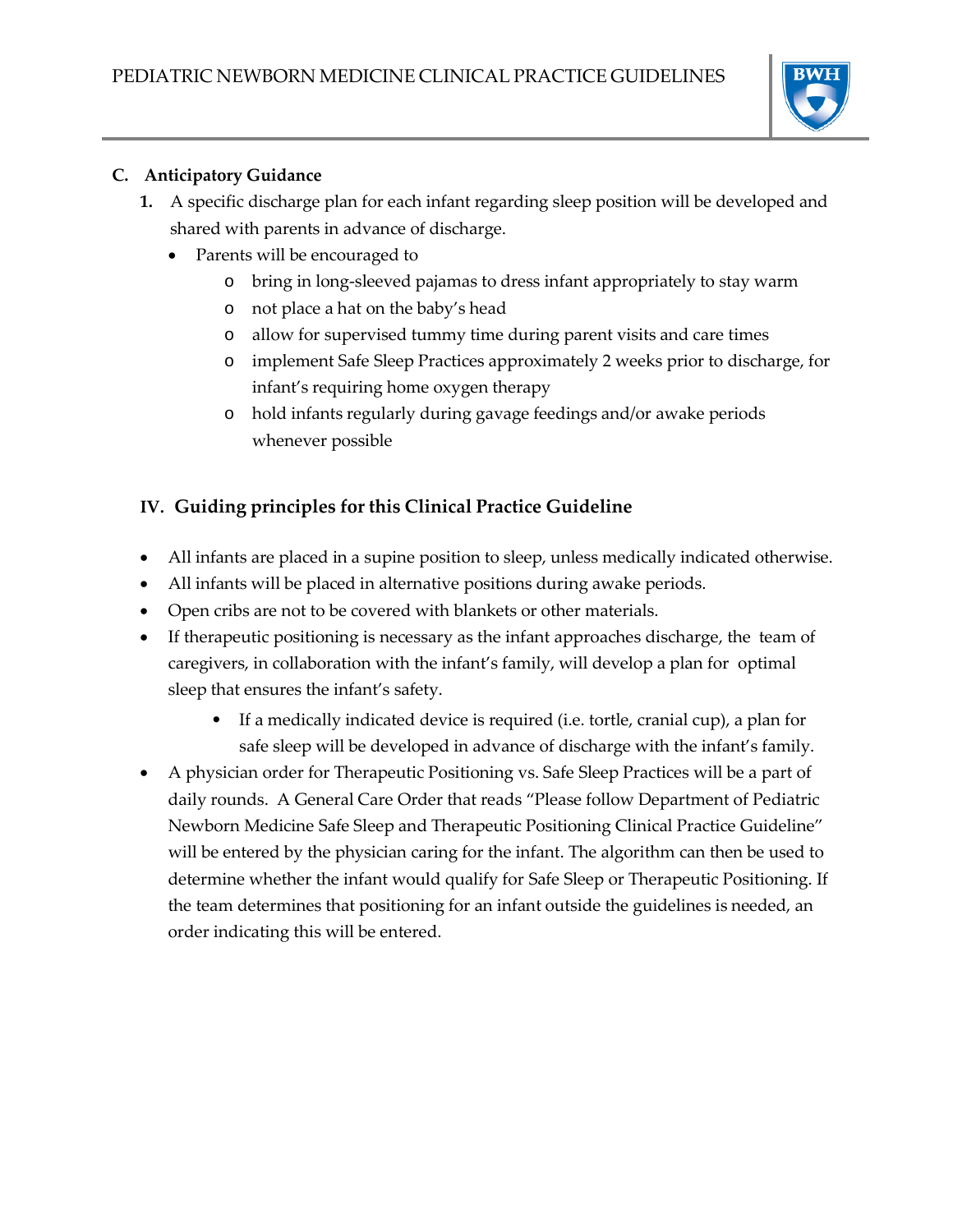

## **V. Procedures for implementing safe sleep guidelines**

| Step 1 | Assess infant eligibility criteria for therapeutic positioning and safe sleep                                                                                                                                                                                                                                                                                   |
|--------|-----------------------------------------------------------------------------------------------------------------------------------------------------------------------------------------------------------------------------------------------------------------------------------------------------------------------------------------------------------------|
| Step 2 | If infant meets safe sleep guidelines:                                                                                                                                                                                                                                                                                                                          |
|        | -- Modify the infant's bed environment by removing any soft sleeping surface                                                                                                                                                                                                                                                                                    |
|        | (e.g. sheepskin etc.), loose bedding, positioning aides, sleeping rolls, toys, music                                                                                                                                                                                                                                                                            |
|        | boxes and any other miscellaneous items from the inside of the infant's crib.                                                                                                                                                                                                                                                                                   |
| Step 3 | Place HOB flat and tuck in all crib sheets.                                                                                                                                                                                                                                                                                                                     |
| Step 4 | Place infant on his/her back in crib<br>In the absence of a sleep sack, one single newborn blanket may be used<br>to swaddle the infant.<br>Covering tops of open cribs is not allowed.<br>Encourage positional neck rotation to both sides during supine safe<br>sleep.                                                                                        |
| Step 5 | Assess and document tolerance of supine sleep position.<br>Notify MD/NP with any issues or concerns with supine positioning and<br>tolerance (e.g. changes in oxygen saturation, apnea, heart rate, difficulty<br>transitioning to sleep state, etc.).                                                                                                          |
|        | PRIOR TO DISCHARGE HOME                                                                                                                                                                                                                                                                                                                                         |
|        |                                                                                                                                                                                                                                                                                                                                                                 |
| Step 6 | Discuss with family:<br>Safe Sleep guidelines in hospital/home.<br>These include but are not limited to loose bedding, soft sleeping<br>O<br>surfaces, overheating, exposure to smokers, co bedding<br>Review SIDS risk factors and prevention.                                                                                                                 |
| Step 7 | Instruct parent(s) on the importance of:<br>Providing alternative positions during awake periods<br>Providing supervised tummy time<br>Encouraging neck and head rotation to both sides during all play<br>٠<br>activities<br>Providing supervised awake time in alternative positioning devices<br>(such as infant seat, different holding/carrying positions) |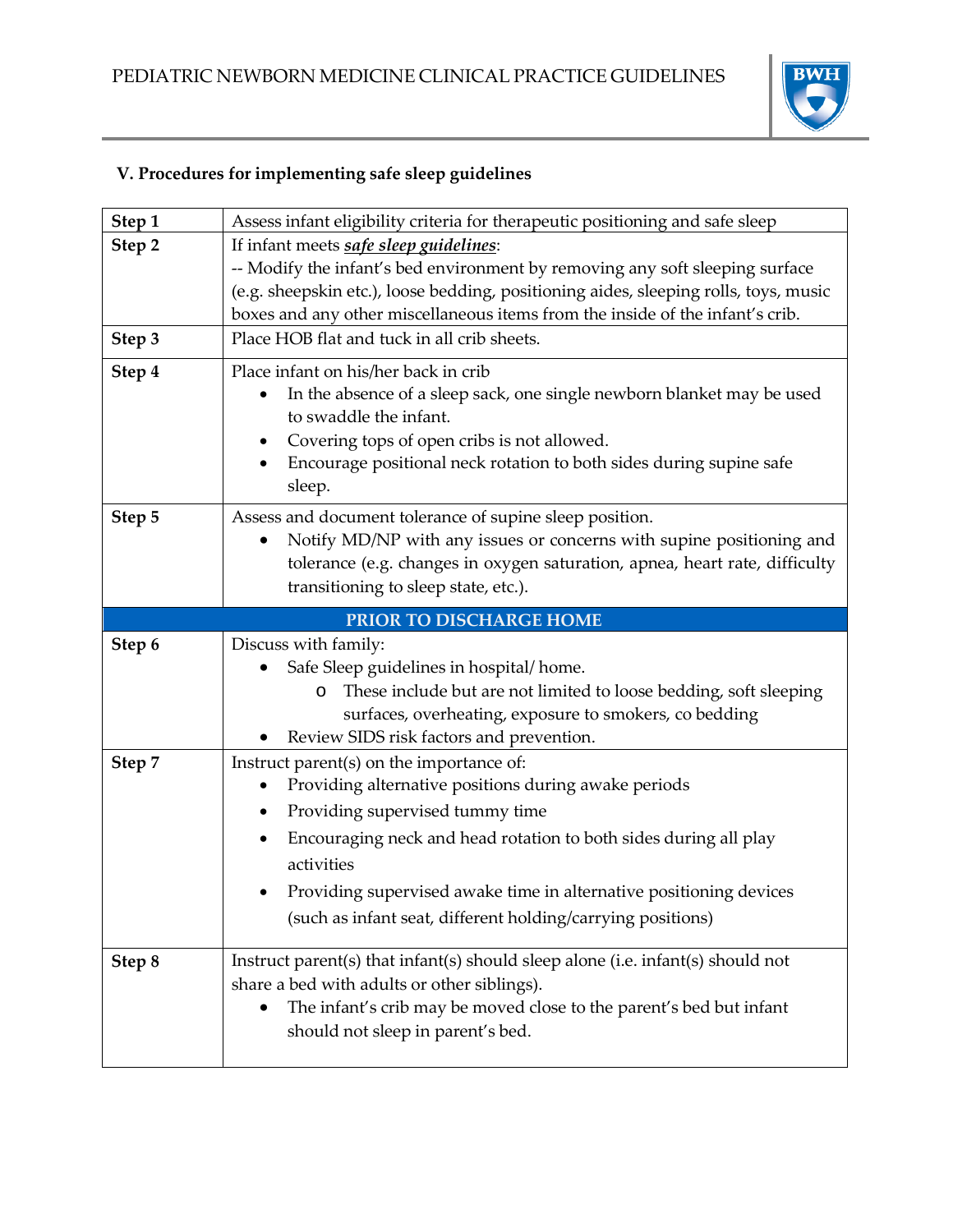

#### **VI. References**

1. American Academy of Pediatrics, & American College of Obstetricians and Gynecologists. (2007). Guidelines for Perinatal Care (6th ed.) Ch. 7, Care of the Neonate, pp. 232-233. Washington DC: Author.

2. National Institute of Child Health and Human Development (NICHD) NIH Pub # 02-7202, Infant Sleep Position and SIDS 2003.

3. NICHD Pub. #065759, Safe Sleep for Your Baby; What Does A Safe Sleep Environment Look Like. 2006

4. Pediatrics AAP Policy Statement, November 2005. Vol. 116 (5), pp. 1245-1255.

5. Verklan, M.T. & Walden, M.(Eds). 2010. 4th Ed. Core Curriculum for Neonatal Intensive Care Nursing. Hummel, P. Ch. 19, Discharge Planning and Transition to Home Care. P. 391. Elsevier: St. Louis.

6. AAP Task Force on Sudden Infant Death Syndrome. SIDS and Other Sleep-Related Infant Deaths: Updated 2016 Recommendations for a Safe Infant Sleeping Environment. Pediatrics. 2016, 138(5): e20162938.